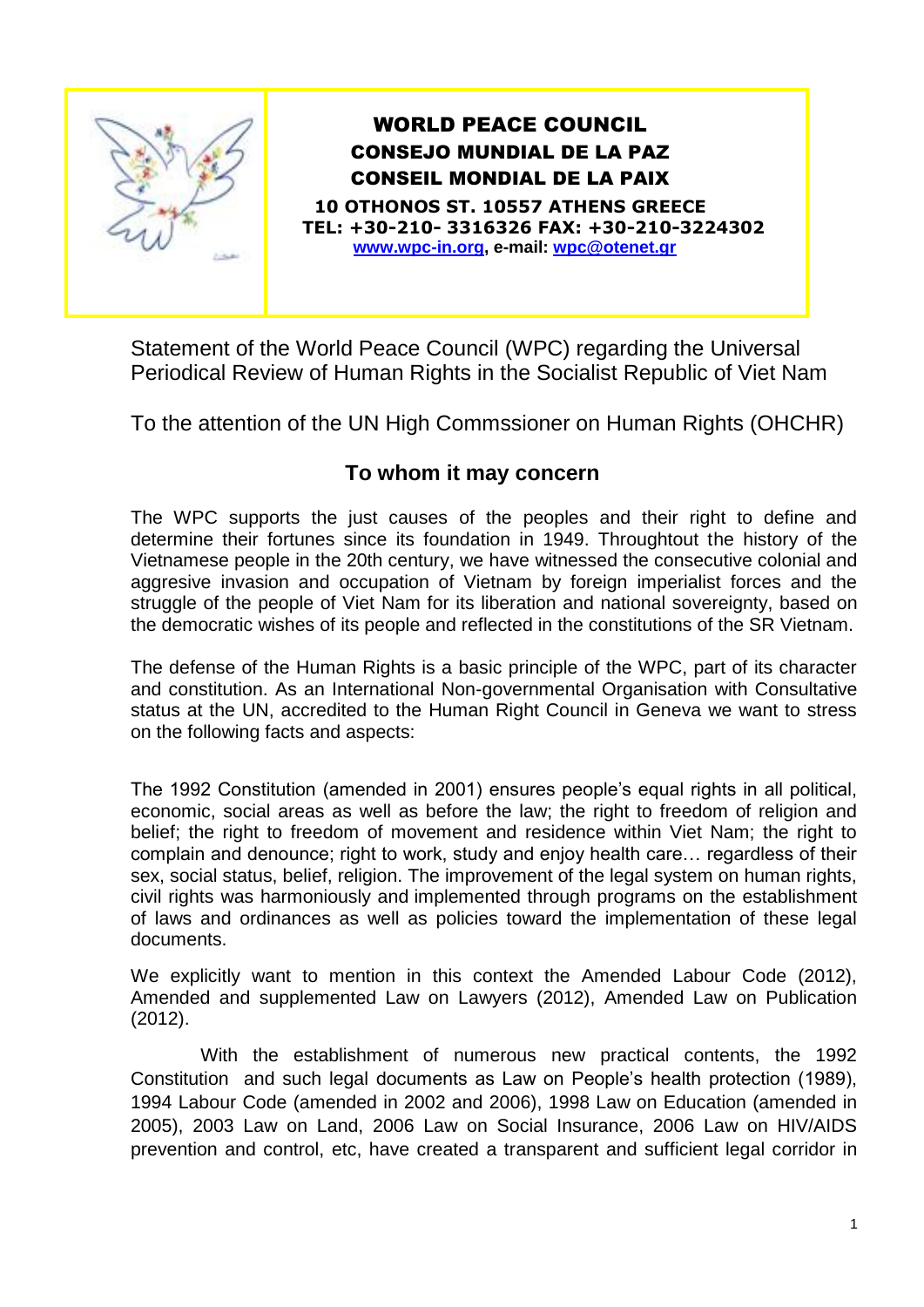realizing and exercising economic, cultural and social rights of the people. The Vietnamese legal system in this field has met international standards, creating a solid foundation for a comprehensive renovation of the country.

The State of Viet Nam attaches importance to the guarantee of the right to State and society management directly and indirectly through the selection of their representatives. Viet Nam's very high election turn out at the elections for the XIII National Assembly in May 2011 shows that the people are very well aware of their right and the role of the National Assembly in exercising the right to state and society management of the people.

The right to petition and complain of the people is respected and protected. The handling of people's petitions and complaints has improved a great deal. From 2008 to 2011, the ratio of responses to petitions and complaints by administrative agencies reached 84%. The law also provides for the compensation of material and mental losses of petitioners.

Viet Nam is a multi-religion country with all the major religions in the world (Buddhism, Catholic, Protestant, Muslim…); the country has the second biggest Catholic community in Southeast-Asia. 95% of all the people have belief (including 22.3 million being followers of religions, accounting for 1/5 of the population); there are 25 thousand of worshipping places.

The right to freedom of press and information of the Vietnamese people has been reflected through the fast and diverse development of the mass media. By 2012, there are about 786 print newspapers (compared to 676 in 2009), 1016 publications (compared to 1003 in 2011), 18,000 registered journalists, 68 radio and television stations at the national and provincial level, 01 national news agency, 300 e-news papers and thousands of e-portals on the internet. The number of registered social networks was 227. All important international news networks are based in Hanoi and are operating from there.

The democratic nature and transparency of the State is strengthened through the critiques from the press, media and feedbacks of all the people. Viet Nam's press and media have become a forum for exchanges regarding the supervision of the State's activities, thus contributing greatly to the fight against corruption and wrongdoings in Viet Nam.

Viet Nam is party of almost all core international human rights treaties, including the International Covenant on Civil and Political Rights (ICCPR); the International Covenant on Economic, Social and Cultural Rights (ICESCR); International Convention on the Elimination of Radical Discrimination (CERD); Convention on the Elimination of Discrimination against Women (CEDAW). Viet Nam is the second country in the world and the first in Asia to sign the Convention on the Rights of the Child. The country has also ratified 17 conventions of the International Labour Organization (ILO), including those related to gender equality, rights of the child... Viet Nam signed the Convention on the Rights of Persons with Disabilities (CRPD) on 2008. In the process of ratification of the CRPD, Viet Nam has promulgated the Law on Persons with Disabilities on 2010. In 2012, Viet Nam has acceded to the Convention against